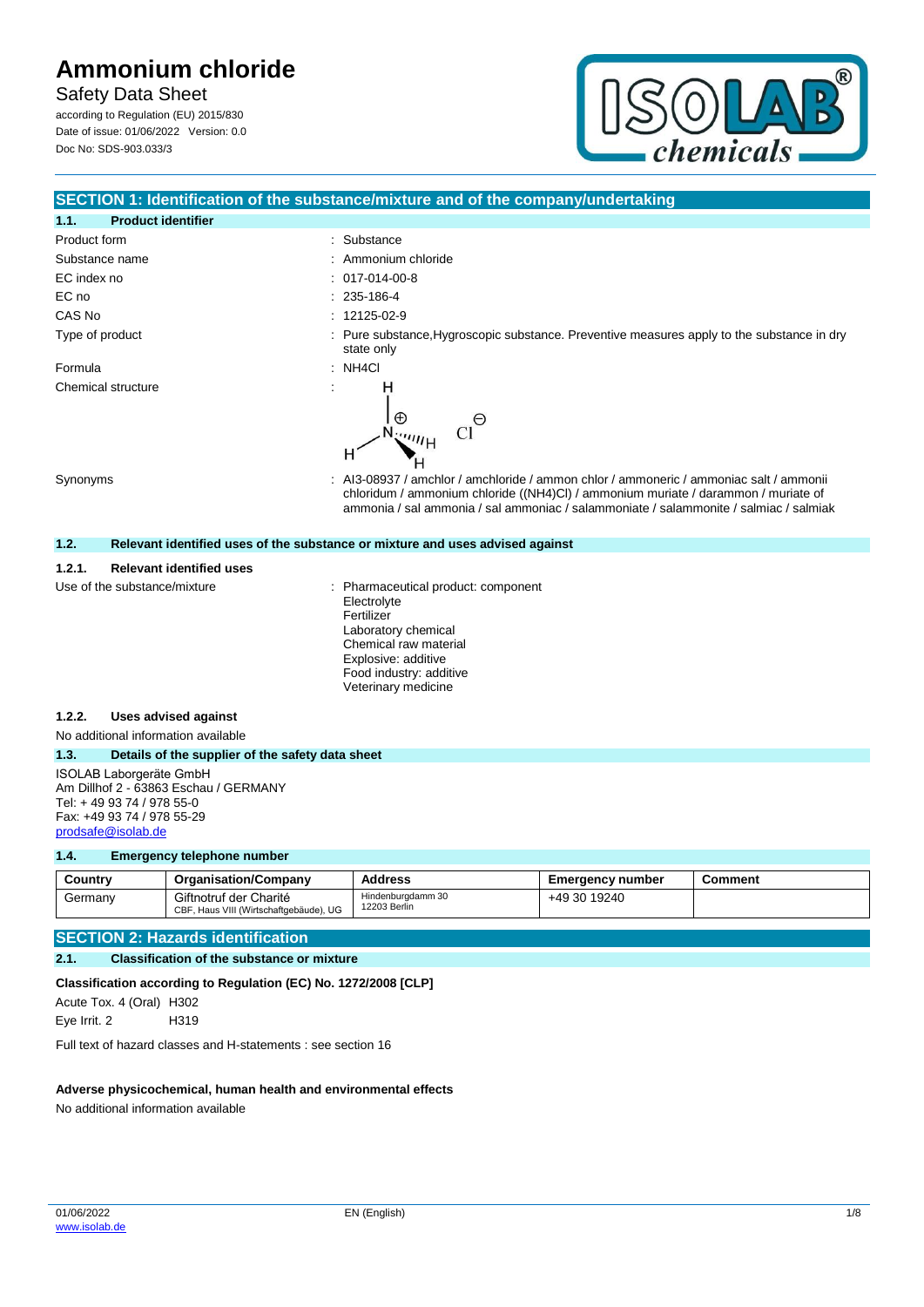# **Safety Data Sheet**

according to Regulation (EU) 2015/830 Date of issue: 01/06/2022 Version: 0.0 Doc No: SDS-903.033/3

# **2.2. Label elements**

## Labelling according to Regulation (EC) No. 1272/2008 [CLP]

| Hazard pictograms (CLP)        | GHS07                                                                                                                                                                                                                                                                                         |
|--------------------------------|-----------------------------------------------------------------------------------------------------------------------------------------------------------------------------------------------------------------------------------------------------------------------------------------------|
| Signal word (CLP)              | : Warning                                                                                                                                                                                                                                                                                     |
| Hazard statements (CLP)        | : H302 - Harmful if swallowed<br>H319 - Causes serious eye irritation                                                                                                                                                                                                                         |
| Precautionary statements (CLP) | : P280 - Wear eye protection, face protection<br>P305+P351+P338 - IF IN EYES: Rinse cautiously with water for several minutes. Remove<br>contact lenses, if present and easy to do. Continue rinsing<br>P301+P312 - IF SWALLOWED: call a POISON CENTER or doctor/physician if you feel unwell |

## **2.3. Other hazards**

No additional information available

| <b>SECTION 3: Composition/information on ingredients</b> |                                                                        |            |
|----------------------------------------------------------|------------------------------------------------------------------------|------------|
| 3.1.<br><b>Substances</b>                                |                                                                        |            |
| <b>Name</b>                                              | <b>Product identifier</b>                                              | %          |
| Ammonium chloride                                        | (CAS No) 12125-02-9<br>(EC no) 235-186-4<br>(EC index no) 017-014-00-8 | $\leq 100$ |

Full text of H-statements: see section 16

### **3.2. Mixtures**

Not applicable

| <b>SECTION 4: First aid measures</b>                 |  |                                                                                                                                                                                                                                                                                                                                                                                                                                                                                                                                                                              |
|------------------------------------------------------|--|------------------------------------------------------------------------------------------------------------------------------------------------------------------------------------------------------------------------------------------------------------------------------------------------------------------------------------------------------------------------------------------------------------------------------------------------------------------------------------------------------------------------------------------------------------------------------|
| 4.1.<br>Description of first aid measures            |  |                                                                                                                                                                                                                                                                                                                                                                                                                                                                                                                                                                              |
| First-aid measures general                           |  | : Check the vital functions. Unconscious: maintain adequate airway and respiration. Respiratory<br>arrest: artificial respiration or oxygen. Cardiac arrest: perform resuscitation. Victim conscious<br>with laboured breathing: half-seated. Victim in shock: on his back with legs slightly raised.<br>Vomiting: prevent asphyxia/aspiration pneumonia. Prevent cooling by covering the victim (no<br>warming up). Keep watching the victim. Give psychological aid. Keep the victim calm, avoid<br>physical strain. Depending on the victim's condition: doctor/hospital. |
| First-aid measures after inhalation                  |  | Remove the victim into fresh air. Respiratory problems: consult a doctor/medical service.                                                                                                                                                                                                                                                                                                                                                                                                                                                                                    |
| First-aid measures after skin contact                |  | Rinse with water. Soap may be used. Take victim to a doctor if irritation persists.                                                                                                                                                                                                                                                                                                                                                                                                                                                                                          |
| First-aid measures after eye contact                 |  | Rinse immediately with plenty of water. Do not apply neutralizing agents. Take victim to an<br>ophthalmologist if irritation persists.                                                                                                                                                                                                                                                                                                                                                                                                                                       |
| First-aid measures after ingestion                   |  | Rinse mouth with water. Immediately after ingestion: give lots of water to drink. Do not induce<br>vomiting. Call Poison Information Centre (www.big.be/antigif.htm). Consult a doctor/medical<br>service if you feel unwell. Ingestion of large quantities: immediately to hospital. Doctor: gastric<br>lavage.                                                                                                                                                                                                                                                             |
| 4.2.                                                 |  | Most important symptoms and effects, both acute and delayed                                                                                                                                                                                                                                                                                                                                                                                                                                                                                                                  |
| Symptoms/injuries after inhalation                   |  | : AFTER INHALATION OF DUST: Coughing. Irritation of the respiratory tract. Irritation of the<br>nasal mucous membranes. AFTER INHALATION OF FUME: Respiratory difficulties.                                                                                                                                                                                                                                                                                                                                                                                                  |
| Symptoms/injuries after skin contact                 |  | $:$ Red skin.                                                                                                                                                                                                                                                                                                                                                                                                                                                                                                                                                                |
| Symptoms/injuries after eye contact                  |  | Redness of the eye tissue. Irritation of the eye tissue.                                                                                                                                                                                                                                                                                                                                                                                                                                                                                                                     |
| Symptoms/injuries after ingestion                    |  | AFTER ABSORPTION OF HIGH QUANTITIES: Change in the haemogramme/blood<br>composition. Headache. Nausea. Vomiting. Mental confusion.                                                                                                                                                                                                                                                                                                                                                                                                                                           |
| Symptoms/injuries upon intravenous<br>administration |  | : No effects known.                                                                                                                                                                                                                                                                                                                                                                                                                                                                                                                                                          |
| Chronic symptoms                                     |  | ON CONTINUOUS/REPEATED EXPOSURE/CONTACT: Skin rash/inflammation. Red skin.<br>Dry skin. Itching. AFTER INHALATION OF FUME: Respiratory difficulties.                                                                                                                                                                                                                                                                                                                                                                                                                         |
| 4.3.                                                 |  | Indication of any immediate medical attention and special treatment needed                                                                                                                                                                                                                                                                                                                                                                                                                                                                                                   |

No additional information available

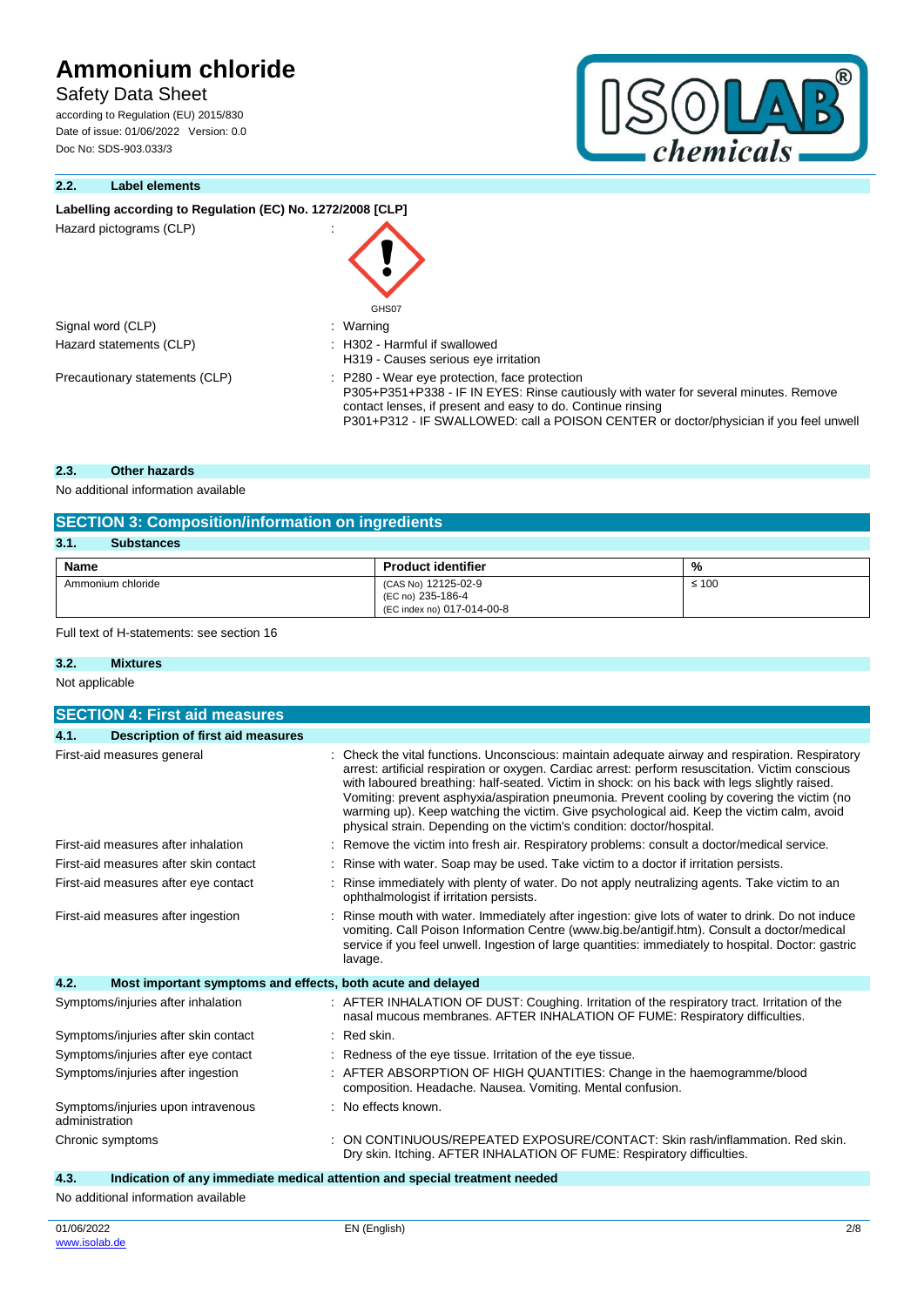# **Safety Data Sheet**

according to Regulation (EU) 2015/830 Date of issue: 01/06/2022 Version: 0.0 Doc No: SDS-903.033/3



| <b>SECTION 5: Firefighting measures</b>                                   |                                                                                                                                                                                                                                                                                                                                                                                       |  |
|---------------------------------------------------------------------------|---------------------------------------------------------------------------------------------------------------------------------------------------------------------------------------------------------------------------------------------------------------------------------------------------------------------------------------------------------------------------------------|--|
| 5.1.<br><b>Extinguishing media</b>                                        |                                                                                                                                                                                                                                                                                                                                                                                       |  |
| Suitable extinguishing media                                              | : Adapt extinguishing media to the environment.                                                                                                                                                                                                                                                                                                                                       |  |
| Unsuitable extinguishing media                                            | : No unsuitable extinguishing media known.                                                                                                                                                                                                                                                                                                                                            |  |
| 5.2.<br>Special hazards arising from the substance or mixture             |                                                                                                                                                                                                                                                                                                                                                                                       |  |
| Fire hazard                                                               | : DIRECT FIRE HAZARD. Non combustible. INDIRECT FIRE HAZARD. Reactions involving a<br>fire hazard: see "Reactivity Hazard".                                                                                                                                                                                                                                                           |  |
| <b>Explosion hazard</b>                                                   | : INDIRECT EXPLOSION HAZARD. Reactions with explosion hazards: see "Reactivity Hazard".                                                                                                                                                                                                                                                                                               |  |
| 5.3.<br><b>Advice for firefighters</b>                                    |                                                                                                                                                                                                                                                                                                                                                                                       |  |
| Precautionary measures fire                                               | : Exposure to fire/heat: keep upwind. Exposure to fire/heat: consider evacuation. Exposure to<br>fire/heat: have neighbourhood close doors and windows.                                                                                                                                                                                                                               |  |
| Firefighting instructions                                                 | Dilute toxic gases with water spray.                                                                                                                                                                                                                                                                                                                                                  |  |
| Protection during firefighting                                            | : Heat/fire exposure: compressed air/oxygen apparatus.                                                                                                                                                                                                                                                                                                                                |  |
| <b>SECTION 6: Accidental release measures</b>                             |                                                                                                                                                                                                                                                                                                                                                                                       |  |
| 6.1.                                                                      | Personal precautions, protective equipment and emergency procedures                                                                                                                                                                                                                                                                                                                   |  |
| 6.1.1.<br>For non-emergency personnel                                     |                                                                                                                                                                                                                                                                                                                                                                                       |  |
| Protective equipment                                                      | Gloves. Safety glasses. Protective clothing. Dust cloud production: compressed air/oxygen<br>apparatus. Reactivity hazard: compressed air/oxygen apparatus. Reactivity hazard: gas-tight<br>suit. See "Material-Handling" to select protective clothing.                                                                                                                              |  |
| Emergency procedures                                                      | Mark the danger area. Prevent dust cloud formation, e.g. by wetting. No naked flames. Wash<br>contaminated clothes. In case of hazardous reactions: keep upwind. In case of reactivity<br>hazard: consider evacuation.                                                                                                                                                                |  |
| Measures in case of dust release                                          | : In case of dust production: keep upwind. Dust production: have neighbourhood close doors and<br>windows.                                                                                                                                                                                                                                                                            |  |
| 6.1.2.<br>For emergency responders<br>No additional information available |                                                                                                                                                                                                                                                                                                                                                                                       |  |
| 6.2.<br><b>Environmental precautions</b>                                  |                                                                                                                                                                                                                                                                                                                                                                                       |  |
| No additional information available                                       |                                                                                                                                                                                                                                                                                                                                                                                       |  |
| 6.3.<br>Methods and material for containment and cleaning up              |                                                                                                                                                                                                                                                                                                                                                                                       |  |
| For containment                                                           | Contain released substance, pump into suitable containers. Consult "Material-handling" to<br>select material of containers. Plug the leak, cut off the supply. Knock down/dilute dust cloud<br>with water spray. If reacting: dilute toxic gas/vapour with water spray. Take account of<br>toxic/corrosive precipitation water.                                                       |  |
| Methods for cleaning up                                                   | Prevent dust cloud formation. Scoop solid spill into closing containers. See "Material-handling"<br>for suitable container materials. Clean contaminated surfaces with an excess of water. Wash<br>clothing and equipment after handling.                                                                                                                                             |  |
| 6.4.<br>Reference to other sections                                       |                                                                                                                                                                                                                                                                                                                                                                                       |  |
| No additional information available                                       |                                                                                                                                                                                                                                                                                                                                                                                       |  |
| <b>SECTION 7: Handling and storage</b>                                    |                                                                                                                                                                                                                                                                                                                                                                                       |  |
| 7.1.<br><b>Precautions for safe handling</b>                              |                                                                                                                                                                                                                                                                                                                                                                                       |  |
| Precautions for safe handling                                             | Comply with the legal requirements. Clean contaminated clothing. Thoroughly clean/dry the<br>installation before use. Avoid raising dust. Keep away from naked flames/heat. Observe strict<br>hygiene. Keep container tightly closed. Measure the concentration in the air regularly. Carry<br>operations in the open/under local exhaust/ventilation or with respiratory protection. |  |
| 7.2.<br>Conditions for safe storage, including any incompatibilities      |                                                                                                                                                                                                                                                                                                                                                                                       |  |
| Heat and ignition sources                                                 | : KEEP SUBSTANCE AWAY FROM: heat sources.                                                                                                                                                                                                                                                                                                                                             |  |
| Information on mixed storage                                              | : KEEP SUBSTANCE AWAY FROM: oxidizing agents. (strong) acids. (strong) bases. metals.<br>halogens. water/moisture.                                                                                                                                                                                                                                                                    |  |
| Storage area                                                              | : Store in a cool area. Store in a dry area. Keep container in a well-ventilated place. Keep out of<br>direct sunlight. Meet the legal requirements.                                                                                                                                                                                                                                  |  |
| Special rules on packaging                                                | SPECIAL REQUIREMENTS: closing. watertight. dry. clean. correctly labelled. meet the legal<br>requirements. Secure fragile packagings in solid containers.                                                                                                                                                                                                                             |  |
| Packaging materials                                                       | : SUITABLE MATERIAL: No data available. MATERIAL TO AVOID: carbon steel. copper.<br>aluminium.                                                                                                                                                                                                                                                                                        |  |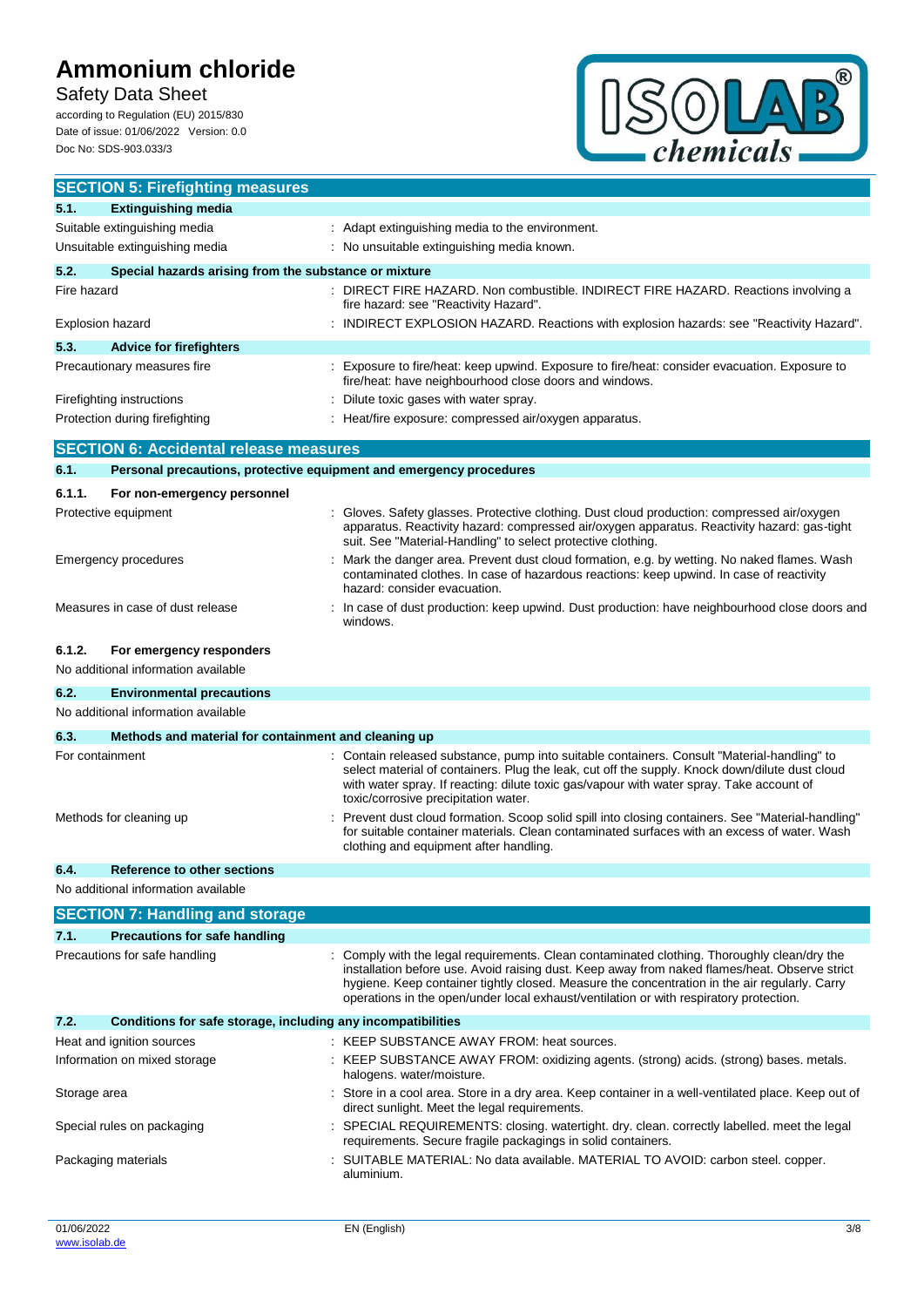# **Safety Data Sheet**

according to Regulation (EU) 2015/830 Date of issue: 01/06/2022 Version: 0.0 Doc No: SDS-903.033/3



# **7.3. Specific end use(s)**

# No additional information available

#### **SECTION 8: Exposure controls/personal protection 8.1. Control parameters**

| <u>v.</u><br><b>COTTLE OF DRIGHTIGLE IS</b> |                                       |                                                                                                                                                         |
|---------------------------------------------|---------------------------------------|---------------------------------------------------------------------------------------------------------------------------------------------------------|
| Ammonium chloride (12125-02-9)              |                                       |                                                                                                                                                         |
| Belgium                                     | Limit value $(mg/m3)$                 | 10 mg/m <sup>3</sup> (Ammonium (chlorure d') (fumées); Belgium;<br>Time-weighted average exposure limit 8 h)                                            |
| Belgium                                     | Short time value (mg/m <sup>3</sup> ) | 20 mg/m <sup>3</sup> (Ammonium (chlorure d') (fumées); Belgium;<br>Short time value)                                                                    |
| France                                      | $VME$ (mg/m <sup>3</sup> )            | 10 mg/m <sup>3</sup> (Ammonium (chlorures d'), fumées; France;<br>Time-weighted average exposure limit 8 h; VL: Valeur<br>non réglementaire indicative) |
| United Kingdom                              | WEL TWA (mg/m <sup>3</sup> )          | 10 mg/m <sup>3</sup> Ammonium chloride fume; United Kingdom;<br>Time-weighted average exposure limit 8 h; Workplace<br>exposure limit (EH40/2005)       |
| United Kingdom                              | WEL STEL (mg/m <sup>3</sup> )         | 20 mg/m <sup>3</sup> Ammonium chloride fume; United Kingdom;<br>Short time value; Workplace exposure limit<br>(EH40/2005)                               |
| USA - ACGIH                                 | ACGIH TWA (mg/m <sup>3</sup> )        | 10 mg/m <sup>3</sup> (Ammonium chloride fume; USA; Time-<br>weighted average exposure limit 8 h; TLV - Adopted<br>Value)                                |
| USA - ACGIH                                 | ACGIH STEL (mg/m <sup>3</sup> )       | 20 mg/m <sup>3</sup> (Ammonium chloride fume; USA; Short time<br>value; TLV - Adopted Value)                                                            |

# **8.2. Exposure controls**

### **Materials for protective clothing:**

GIVE EXCELLENT RESISTANCE: No data available. GIVE GOOD RESISTANCE: butyl rubber. neoprene. nitrile rubber. PVC. GIVE LESS RESISTANCE: No data available. GIVE POOR RESISTANCE: No data available

# **Hand protection:**

Gloves

### **Eye protection:**

Safety glasses. In case of dust production: protective goggles

#### **Skin and body protection:**

Protective clothing

#### **Respiratory protection:**

Dust production: dust mask with filter type P2

| <b>SECTION 9: Physical and chemical properties</b>            |                                          |  |
|---------------------------------------------------------------|------------------------------------------|--|
| Information on basic physical and chemical properties<br>9.1. |                                          |  |
| Physical state                                                | : Solid                                  |  |
| Appearance                                                    | : Crystalline solid. Crystalline powder. |  |
| Molecular mass                                                | $: 53.49$ g/mol                          |  |
| Colour                                                        | : Colourless to white.                   |  |
| Odour                                                         | : Odourless.                             |  |
| Odour threshold                                               | : No data available                      |  |
| рH                                                            | : 4.7 (200 g/l, H <sub>2</sub> O, 25C)   |  |
| pH solution                                                   | $: 10 \%$                                |  |
| Relative evaporation rate (butylacetate=1)                    | : No data available                      |  |
| Melting point                                                 | : 338 °C                                 |  |
| Freezing point                                                | : No data available                      |  |
| Boiling point                                                 | : Not applicable                         |  |
| Flash point                                                   | : Not applicable                         |  |
| Auto-ignition temperature                                     | : No data available                      |  |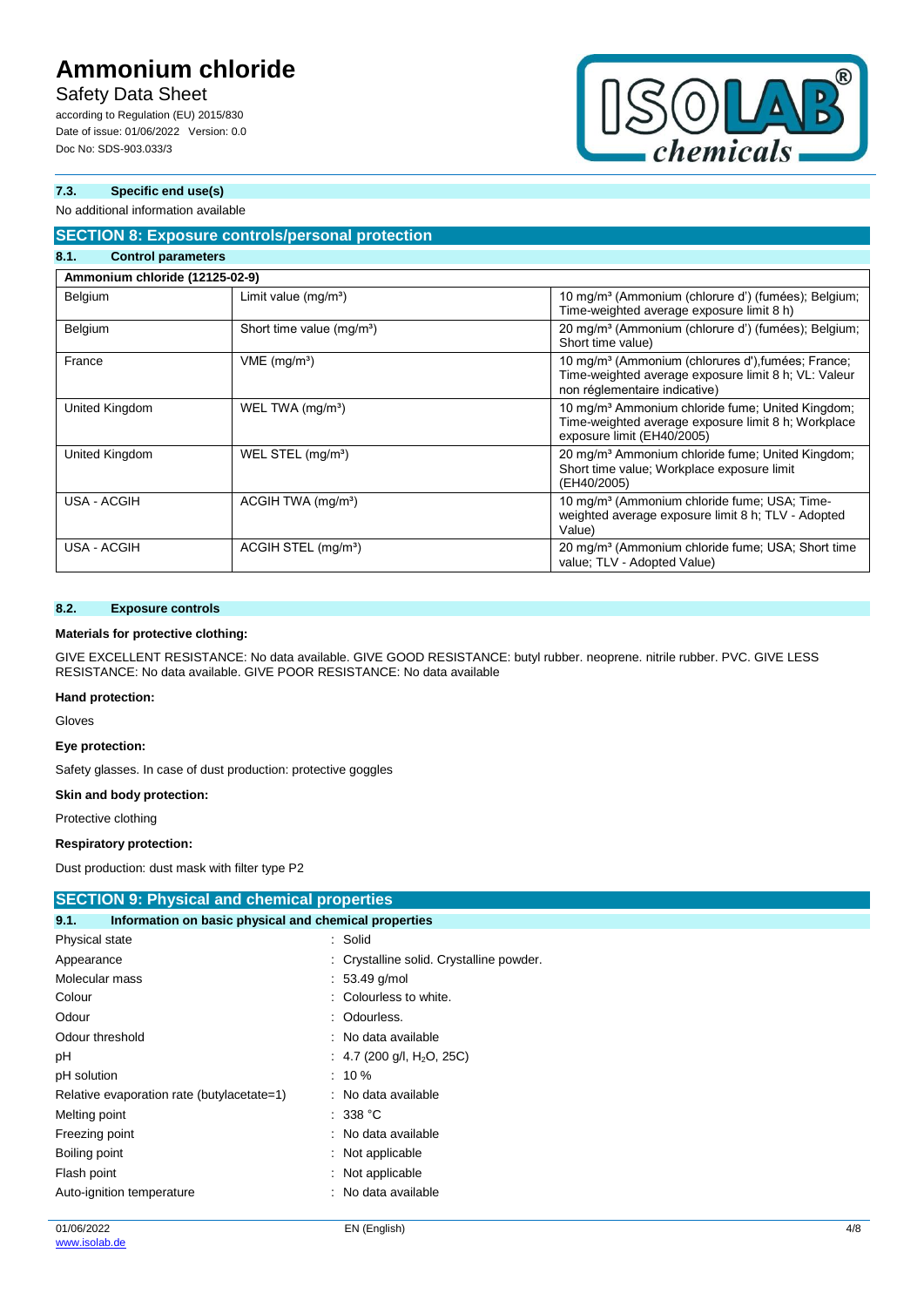# **Safety Data Sheet**

according to Regulation (EU) 2015/830 Date of issue: 01/06/2022 Version: 0.0 Doc No: SDS-903.033/3



| Decomposition temperature        | : $>350 °C$                                                                                                                    |
|----------------------------------|--------------------------------------------------------------------------------------------------------------------------------|
| Flammability (solid, gas)        | : No data available                                                                                                            |
| Vapour pressure                  | : $1.3$ hPa (30C)                                                                                                              |
| Relative vapour density at 20 °C | : 1.8                                                                                                                          |
| Relative density                 | : 1.5                                                                                                                          |
| Density                          | : 1.53 g/cm3 (25 °C)                                                                                                           |
| Solubility                       | : Soluble in water. Soluble in methanol. Soluble in ammonia. Soluble in glycerol.<br>Water: 37.2 g/100ml<br>Ethanol: 2 g/100ml |
| Log Pow                          | : 4.37 (Estimated value)                                                                                                       |
| Viscosity, kinematic             | : No data available                                                                                                            |
| Viscosity, dynamic               | : No data available                                                                                                            |
| Explosive properties             | : No data available                                                                                                            |
| Oxidising properties             | : No data available                                                                                                            |
| <b>Explosive limits</b>          | : No data available                                                                                                            |
| <b>Other information</b><br>9.2. |                                                                                                                                |
| Sublimation point                | : 338 °C                                                                                                                       |
| VOC content                      | $\therefore$ Not applicable                                                                                                    |
| Other properties                 | : Hygroscopic. May sublimate. Substance has acid reaction.                                                                     |

# **SECTION 10: Stability and reactivity**

# **10.1. Reactivity**

On burning: release of toxic and corrosive gases/vapours (hydrogen chloride, ammonia, chlorine, nitrous vapours). Reacts violently with (strong) oxidizers: (increased) risk of fire/explosion. Reacts violently with (some) halogens compounds: (increased) risk of fire/explosion. Reacts with (some) acids: release of toxic and corrosive gases/vapours (hydrogen chloride). Reacts with (some) bases: release of corrosive gases/vapours (ammonia).

| 10.2.        | <b>Chemical stability</b>                 |
|--------------|-------------------------------------------|
| Hygroscopic. |                                           |
| 10.3.        | <b>Possibility of hazardous reactions</b> |
|              | No additional information available       |
| 10.4.        | <b>Conditions to avoid</b>                |
|              | No additional information available       |
| 10.5.        | Incompatible materials                    |
|              | No additional information available       |
| 10.6.        | Hazardous decomposition products          |
|              | No additional information available       |

| <b>SECTION 11: Toxicological information</b>  |                                    |  |
|-----------------------------------------------|------------------------------------|--|
| Information on toxicological effects<br>11.1. |                                    |  |
| Acute toxicity                                | : Oral: Harmful if swallowed.      |  |
| Ammonium chloride (12125-02-9)                |                                    |  |
| LD50 oral rat                                 | 1410 mg/kg (Rat; Literature study) |  |
| Skin corrosion/irritation                     | : Not classified                   |  |
|                                               | pH: 5 (10 %)                       |  |
| Serious eye damage/irritation                 | Causes serious eye irritation.     |  |
|                                               | pH: 5 (10 %)                       |  |
| Respiratory or skin sensitisation             | Not classified                     |  |
| Germ cell mutagenicity                        | : Not classified                   |  |
| Carcinogenicity                               | : Not classified                   |  |
| Reproductive toxicity                         | Not classified<br>$\sim$           |  |
| STOT-single exposure                          | Not classified                     |  |
| STOT-repeated exposure                        | : Not classified                   |  |
| Aspiration hazard                             | Not classified<br>٠                |  |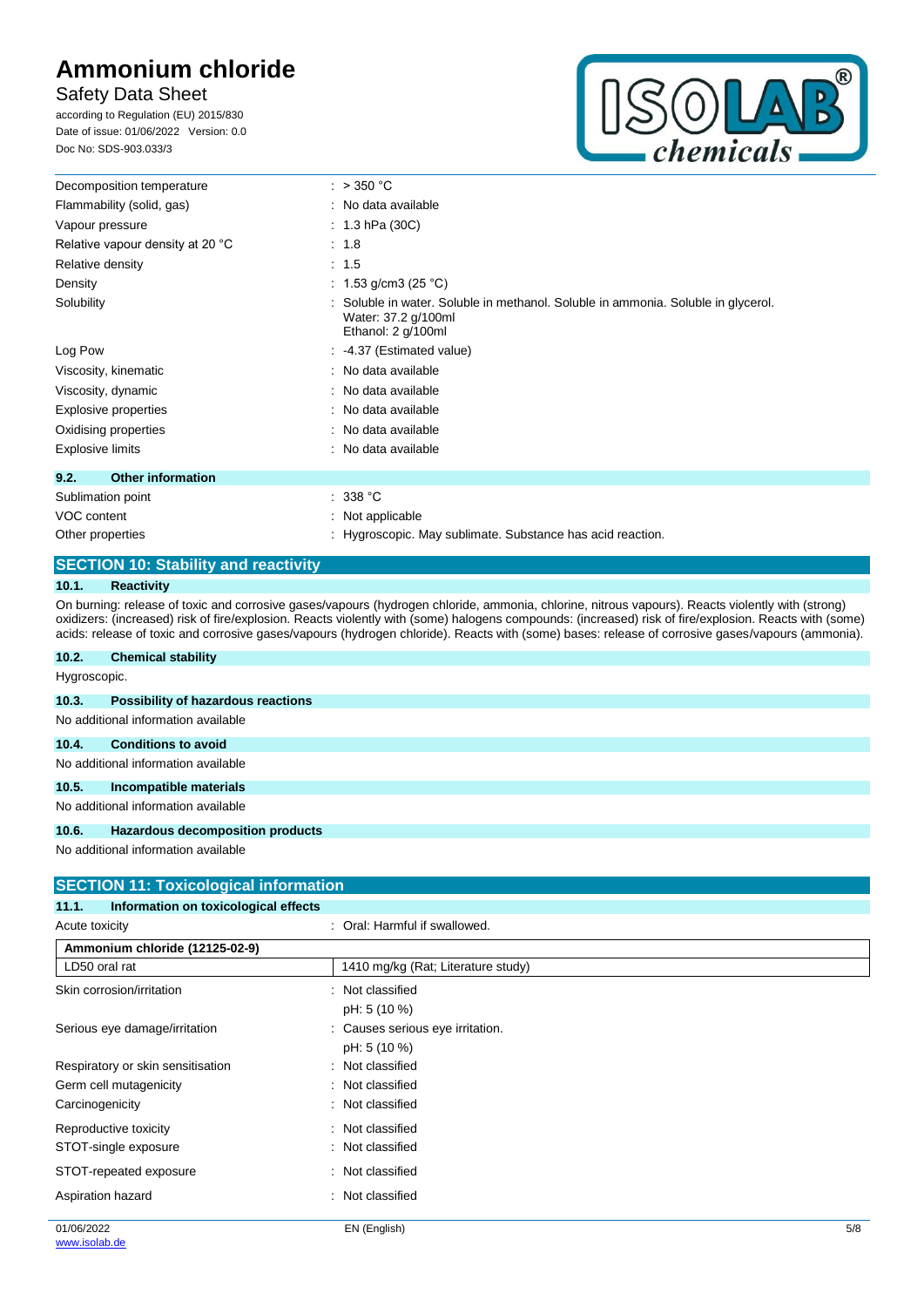# **Safety Data Sheet**

according to Regulation (EU) 2015/830 Date of issue: 01/06/2022 Version: 0.0 Doc No: SDS-903.033/3



| <b>SECTION 12: Ecological information</b> |                                                                                                                                                                                                                                                           |
|-------------------------------------------|-----------------------------------------------------------------------------------------------------------------------------------------------------------------------------------------------------------------------------------------------------------|
| 12.1.<br>Toxicity                         |                                                                                                                                                                                                                                                           |
| Ecology - general                         | Classification concerning the environment: not applicable.                                                                                                                                                                                                |
| Ecology - air                             | : Not classified as dangerous for the ozone layer (Regulation (EC) No 1005/2009). Not included<br>in the list of fluorinated greenhouse gases (Regulation (EC) No 842/2006).                                                                              |
| Ecology - water                           | Maximum concentration in drinking water: 0.50 mg/l (ammonium) (Directive 98/83/EC); 250<br>mq/l (chloride) (Directive 98/83/EC). Toxic to fishes. Slightly harmful to invertebrates (Daphnia)<br>(EC50 (48h): 100 - 1000 mg/l). May cause eutrophication. |
| Ammonium chloride (12125-02-9)            |                                                                                                                                                                                                                                                           |
|                                           |                                                                                                                                                                                                                                                           |

| Ammonium chloride (12125-02-9) |                         |
|--------------------------------|-------------------------|
| EC50 Daphnia                   | 161 mg/l (EC50; 48 h)   |
| Threshold limit algae 2        | : 70 mg/l (EC50; 240 h) |
|                                |                         |

# **12.2. Persistence and degradability**

| Ammonium chloride (12125-02-9)            |                                  |
|-------------------------------------------|----------------------------------|
| Persistence and degradability             | Readily biodegradable in water.  |
| 12.3.<br><b>Bioaccumulative potential</b> |                                  |
| Ammonium chloride (12125-02-9)            |                                  |
| Log Pow                                   | -4.37 (Estimated value)          |
| Bioaccumulative potential                 | Bioaccumulation: not applicable. |
|                                           |                                  |

# **12.4. Mobility in soil**

No additional information available

# **12.5. Results of PBT and vPvB assessment**

No additional information available

# **12.6. Other adverse effects**

No additional information available

| <b>SECTION 13: Disposal considerations</b> |                                                                                                                                                                                                                                                                                                                                                                                                                                                                                                                                                                                                                                                                                                                   |  |
|--------------------------------------------|-------------------------------------------------------------------------------------------------------------------------------------------------------------------------------------------------------------------------------------------------------------------------------------------------------------------------------------------------------------------------------------------------------------------------------------------------------------------------------------------------------------------------------------------------------------------------------------------------------------------------------------------------------------------------------------------------------------------|--|
| 13.1.<br>Waste treatment methods           |                                                                                                                                                                                                                                                                                                                                                                                                                                                                                                                                                                                                                                                                                                                   |  |
| Product/Packaging disposal recommendations | : Remove waste in accordance with local and/or national regulations. Hazardous waste shall not<br>be mixed together with other waste. Different types of hazardous waste shall not be mixed<br>together if this may entail a risk of pollution or create problems for the further management of<br>the waste. Hazardous waste shall be managed responsibly. All entities that store, transport or<br>handle hazardous waste shall take the necessary measures to prevent risks of pollution or<br>damage to people or animals. Precipitate/make insoluble. Remove to an authorized dump<br>(Class I). Do not discharge into drains or the environment. May be discharged to wastewater<br>treatment installation. |  |
| Additional information                     | : LWCA (the Netherlands): KGA category 05. Hazardous waste according to Directive<br>2008/98/EC.                                                                                                                                                                                                                                                                                                                                                                                                                                                                                                                                                                                                                  |  |
| European List of Waste (LoW) code          | $: 160303*$ inorganic wastes containing dangerous substances                                                                                                                                                                                                                                                                                                                                                                                                                                                                                                                                                                                                                                                      |  |

# **SECTION 14: Transport information**

# In accordance with ADR / RID / IMDG / IATA / ADN

| <b>ADR</b>                             | <b>IMDG</b>    | <b>IATA</b>    | <b>ADN</b>     | <b>RID</b>     |
|----------------------------------------|----------------|----------------|----------------|----------------|
| 14.1.<br><b>UN number</b>              |                |                |                |                |
| Not applicable                         | Not applicable | Not applicable | Not applicable | Not applicable |
| 14.2.<br>UN proper shipping name       |                |                |                |                |
| Not applicable                         | Not applicable | Not applicable | Not applicable | Not applicable |
| Not applicable                         | Not applicable | Not applicable | Not applicable | Not applicable |
|                                        |                |                |                |                |
| 14.3.<br>Transport hazard class(es)    |                |                |                |                |
| Not applicable                         | Not applicable | Not applicable | Not applicable | Not applicable |
| Not applicable                         | Not applicable | Not applicable | Not applicable | Not applicable |
| 14.4.<br><b>Packing group</b>          |                |                |                |                |
| Not applicable                         | Not applicable | Not applicable | Not applicable | Not applicable |
| <b>Environmental hazards</b><br>14.5.  |                |                |                |                |
| Not applicable                         | Not applicable | Not applicable | Not applicable | Not applicable |
| No supplementary information available |                |                |                |                |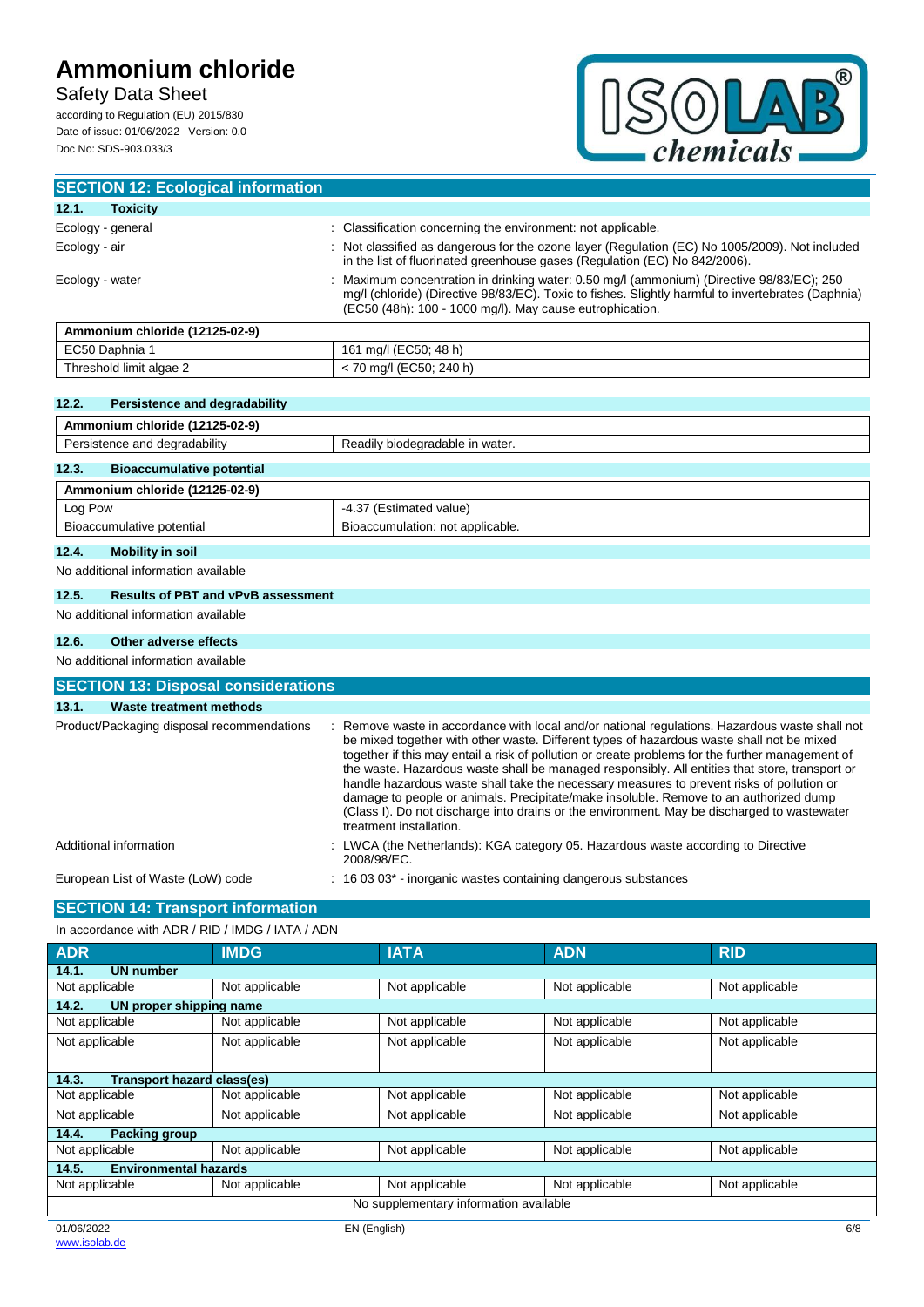# **Safety Data Sheet**

according to Regulation (EU) 2015/830 Date of issue: 01/06/2022 Version: 0.0 Doc No: SDS-903.033/3



#### **14.6. Special precautions for user**

## **- Overland transport**

Not applicable

# **- Transport by sea**

Not applicable

**- Air transport** Not applicable

## **- Inland waterway transport**

Not applicable

#### **- Rail transport**

Not applicable

#### **14.7. Transport in bulk according to Annex II of Marpol and the IBC Code**

Not applicable

# **SECTION 15: Regulatory information**

**15.1. Safety, health and environmental regulations/legislation specific for the substance or mixture**

## **15.1.1. EU-Regulations**

No REACH Annex XVII restrictions Ammonium chloride is not on the REACH Candidate List Ammonium chloride is not on the REACH Annex XIV List

VOC content : Not applicable

## **15.1.2. National regulations**

#### **Germany**

| VwVwS Annex reference                                                          | : Water hazard class (WGK) 1, low hazard to waters (Classification according to VwVwS, Annex<br>1 or 2; ID No. 213)                       |
|--------------------------------------------------------------------------------|-------------------------------------------------------------------------------------------------------------------------------------------|
| WGK remark                                                                     | : Classification water polluting in compliance with Verwaltungsvorschrift wassergefährdender<br>Stoffe (VwVwS) of 27 July 2005 (Anhang 2) |
| 12th Ordinance Implementing the Federal<br>Immission Control Act - 12. BlmSchV | : Is not subject of the 12. BlmSchV (Hazardous Incident Ordinance)                                                                        |
| Netherlands                                                                    |                                                                                                                                           |
| Waterbezwaarlijkheid                                                           | . 7 Toxic to aquatic organisms                                                                                                            |
| SZW-lijst van kankerverwekkende stoffen                                        | : The substance is not listed                                                                                                             |
|                                                                                |                                                                                                                                           |

- SZW-lijst van mutagene stoffen : The substance is not listed NIET-limitatieve lijst van voor de voortplanting giftige stoffen – Borstvoeding : The substance is not listed
- NIET-limitatieve lijst van voor de voortplanting : The substance is not listed
	- : The substance is not listed

#### **Denmark**

NIET-limitatieve lijst van voor de voortplanting

Recommendations Danish Regulation : Young people below the age of 18 years are not allowed to use the product

## **15.2. Chemical safety assessment** No additional information available

giftige stoffen – Vruchtbaarheid

giftige stoffen – Ontwikkeling

## **SECTION 16: Other information**

| Abbreviations and acronyms: |                                                                                                 |     |
|-----------------------------|-------------------------------------------------------------------------------------------------|-----|
| <b>ADN</b>                  | European Agreement concerning the International Carriage of Dangerous Goods by Inland Waterways |     |
| <b>ADR</b>                  | European Agreement concerning the International Carriage of Dangerous Goods by Road             |     |
| 01/06/2022                  | EN (English)                                                                                    | 7/8 |